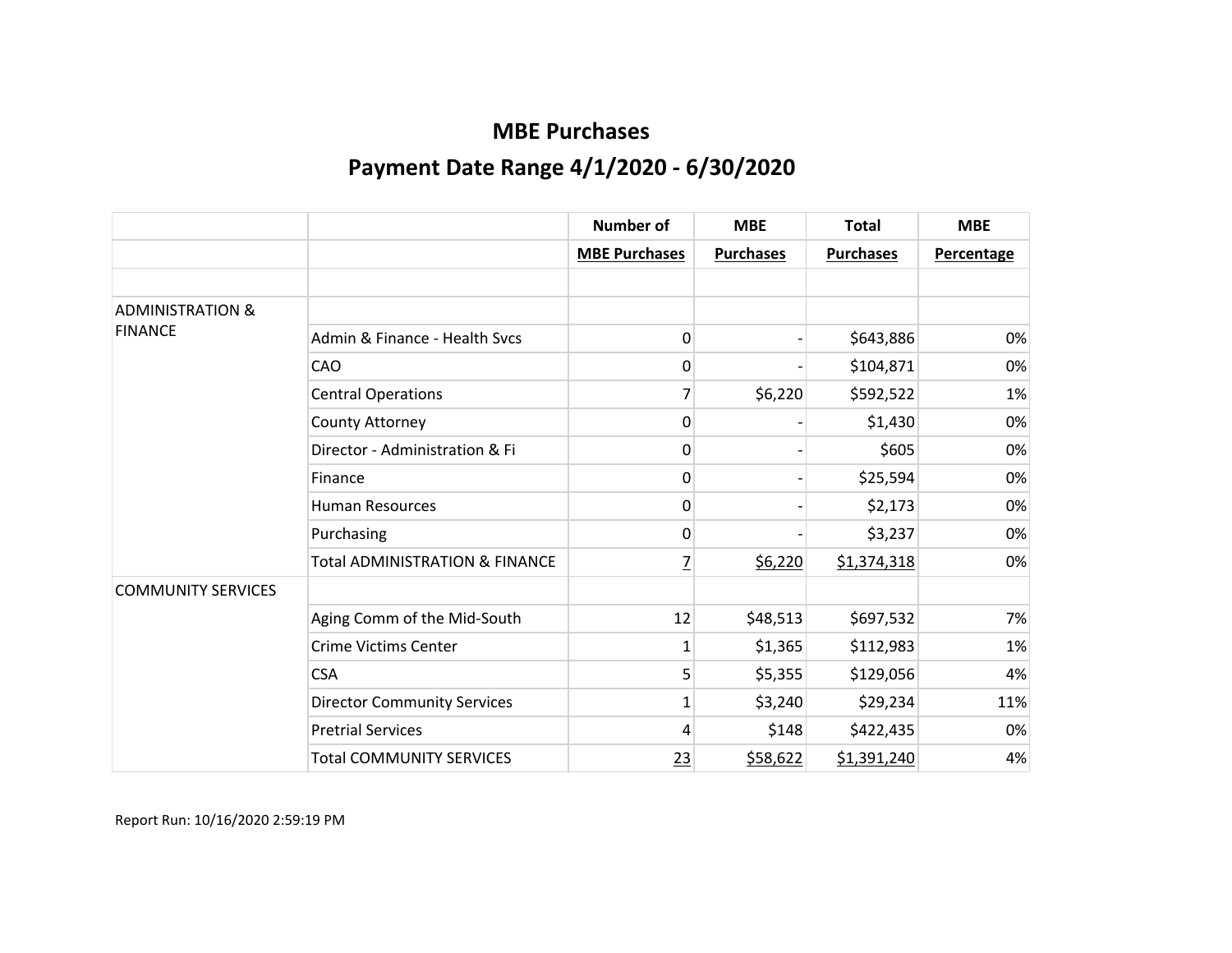| <b>CORRECTIONS</b>        |                                      |                |           |             |     |
|---------------------------|--------------------------------------|----------------|-----------|-------------|-----|
|                           | <b>Correction Center Facility</b>    | 0              |           | \$8,804     | 0%  |
|                           | <b>Corrections Administration</b>    | 97             | \$104,993 | \$1,327,709 | 8%  |
|                           | <b>Total CORRECTIONS</b>             | 97             | \$104,993 | \$1,336,513 | 8%  |
| <b>EMPLOYEE BENEFITS</b>  |                                      |                |           |             |     |
|                           | Employee Health Insurance            | 0              |           | \$86,562    | 0%  |
|                           | <b>Total EMPLOYEE BENEFITS</b>       | $\overline{0}$ |           | \$86,562    | 0%  |
| <b>HEALTH SERVICES</b>    |                                      |                |           |             |     |
|                           | Admin & Finance - Health Sycs        | 5              | \$1,117   | \$16,278    | 7%  |
|                           | <b>Community Health</b>              | 14             | \$11,071  | \$191,555   | 6%  |
|                           | <b>Environmental Health Services</b> | 18             | \$18,428  | \$571,571   | 3%  |
|                           | <b>Forensic Services</b>             | $\overline{2}$ | \$3,050   | \$20,075    | 15% |
|                           | Health Planning & Promotion          | 4              | \$2,339   | \$30,739    | 8%  |
|                           | <b>Inmate Medical Care</b>           | 0              |           | \$17,226    | 0%  |
|                           | <b>Public Health Safety</b>          | 9              | \$2,164   | \$162,111   | 1%  |
|                           | Ryan White                           | 8              | \$1,317   | \$376,740   | 0%  |
|                           | <b>Total HEALTH SERVICES</b>         | 60             | \$39,486  | \$1,386,294 | 3%  |
| <b>INFORMATION</b>        |                                      |                |           |             |     |
| <b>TECHNOLOGY SERVICE</b> | <b>Chief Information Officer</b>     | $\Omega$       |           | \$49,467    | 0%  |
|                           | <b>IT Internal Services</b>          | 55             | \$78,922  | \$265,724   | 30% |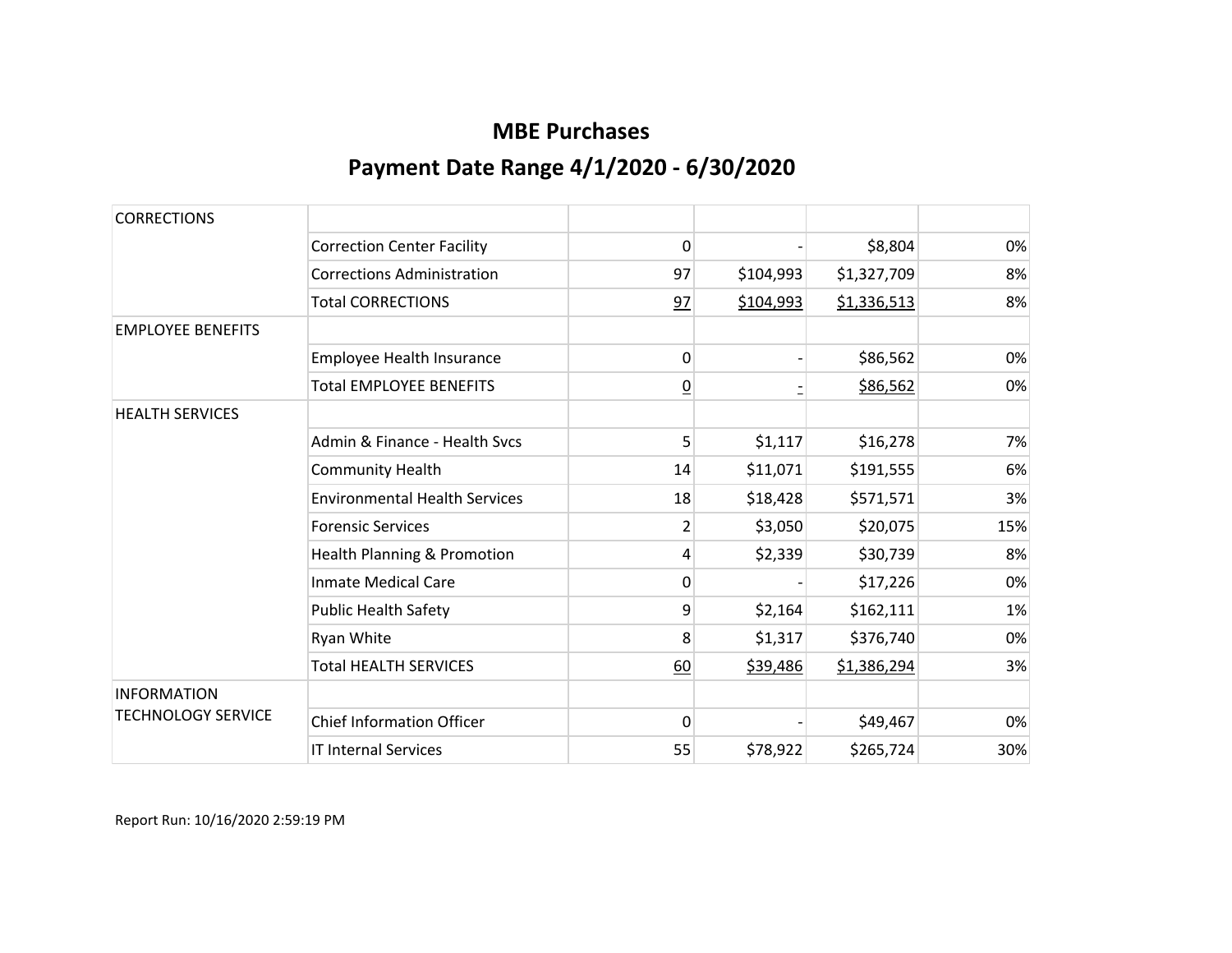| <b>INFORMATION</b><br><b>TECHNOLOGY SERVICE</b> | <b>IT Operations</b>                                  | 22 | \$8,733  | \$377,267   | 2%  |
|-------------------------------------------------|-------------------------------------------------------|----|----------|-------------|-----|
|                                                 | <b>Total INFORMATION TECHNOLOGY</b><br><b>SERVICE</b> | 77 | \$87,655 | \$692,459   | 13% |
| <b>JAIL DIVISION</b>                            |                                                       |    |          |             |     |
|                                                 | Jail Administration                                   | 0  |          | \$53,915    | 0%  |
|                                                 | Jail Programs                                         | 9  | \$14,618 | \$865,317   | 2%  |
|                                                 | Jail Security                                         | 28 | \$41,997 | \$286,174   | 15% |
|                                                 | <b>Total JAIL DIVISION</b>                            | 37 | \$56,615 | \$1,205,406 | 5%  |
| <b>JUDICIAL</b>                                 |                                                       |    |          |             |     |
|                                                 | <b>Attorney General</b>                               | 0  |          | \$3,382     | 0%  |
|                                                 | <b>Chancery Court</b>                                 | 0  |          | \$283       | 0%  |
|                                                 | <b>Circuit Court</b>                                  | 0  |          | \$4,560     | 0%  |
|                                                 | <b>Criminal Court</b>                                 | 0  |          | \$166,488   | 0%  |
|                                                 | <b>General Sessions Court</b>                         | 3  | \$5,469  | \$201,401   | 3%  |
|                                                 | Juvenile Court Clerk                                  | 0  |          | \$19,221    | 0%  |
|                                                 | Juvenile Court Judge                                  | 11 | \$5,593  | \$105,415   | 5%  |
|                                                 | Probate Court                                         | 0  |          | \$16,573    | 0%  |
|                                                 | Public Defender                                       | 0  |          | \$17,576    | 0%  |
|                                                 | <b>Total JUDICIAL</b>                                 | 14 | \$11,063 | \$534,900   | 2%  |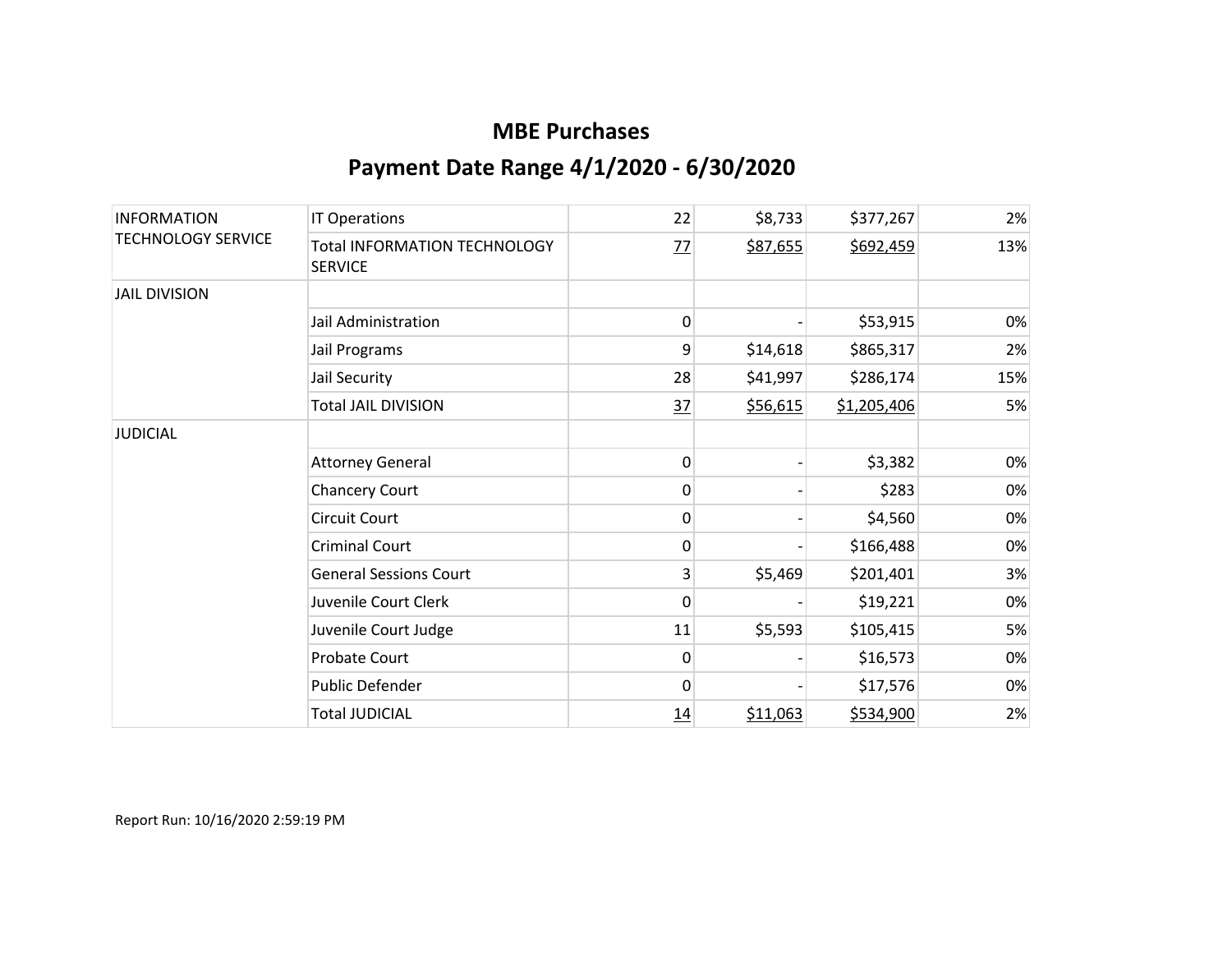| <b>LAW ENFORCEMENT</b>  |                                                       |                         |          |           |      |
|-------------------------|-------------------------------------------------------|-------------------------|----------|-----------|------|
|                         | <b>Chief Deputy</b>                                   | $\overline{\mathbf{c}}$ | \$343    | \$4,569   | 8%   |
|                         | Courts                                                | 3                       | \$377    | \$373,725 | 0%   |
|                         | <b>Detectives</b>                                     | 0                       |          | \$1,486   | 0%   |
|                         | Fugitive                                              | 2                       | \$607    | \$13,550  | 4%   |
|                         | <b>Special Operations</b>                             | 4                       | \$1,043  | \$277,163 | 0%   |
|                         | Training                                              | 7                       | \$2,522  | \$88,735  | 3%   |
|                         | <b>Uniform Patrol</b>                                 | 1                       | \$2,685  | \$96,585  | 3%   |
|                         | <b>Total LAW ENFORCEMENT</b>                          | 19                      | \$7,577  | \$855,812 | 1%   |
| <b>MISCELLANEOUS</b>    |                                                       |                         |          |           |      |
| <b>INTERNAL SERVICE</b> | Admin & Finance - Health Sycs                         | 0                       |          | \$1,164   | 0%   |
|                         | <b>Total MISCELLANEOUS INTERNAL</b><br><b>SERVICE</b> | $\overline{0}$          |          | \$1,164   | 0%   |
| OTHER ELECTED OFFICIALS |                                                       |                         |          |           |      |
|                         | Assessor                                              | 0                       |          | \$154,774 | 0%   |
|                         | County Clerk                                          | 8                       | \$13,083 | \$58,500  | 22%  |
|                         | <b>Election Commission</b>                            | 0                       |          | \$28,547  | 0%   |
|                         | <b>Equal Opportunity Compliance</b>                   | 3                       | \$30,313 | \$30,313  | 100% |
|                         | Legislative Operations                                | 0                       |          | \$607,623 | 0%   |
|                         | Register                                              | 4                       | \$487    | \$4,230   | 12%  |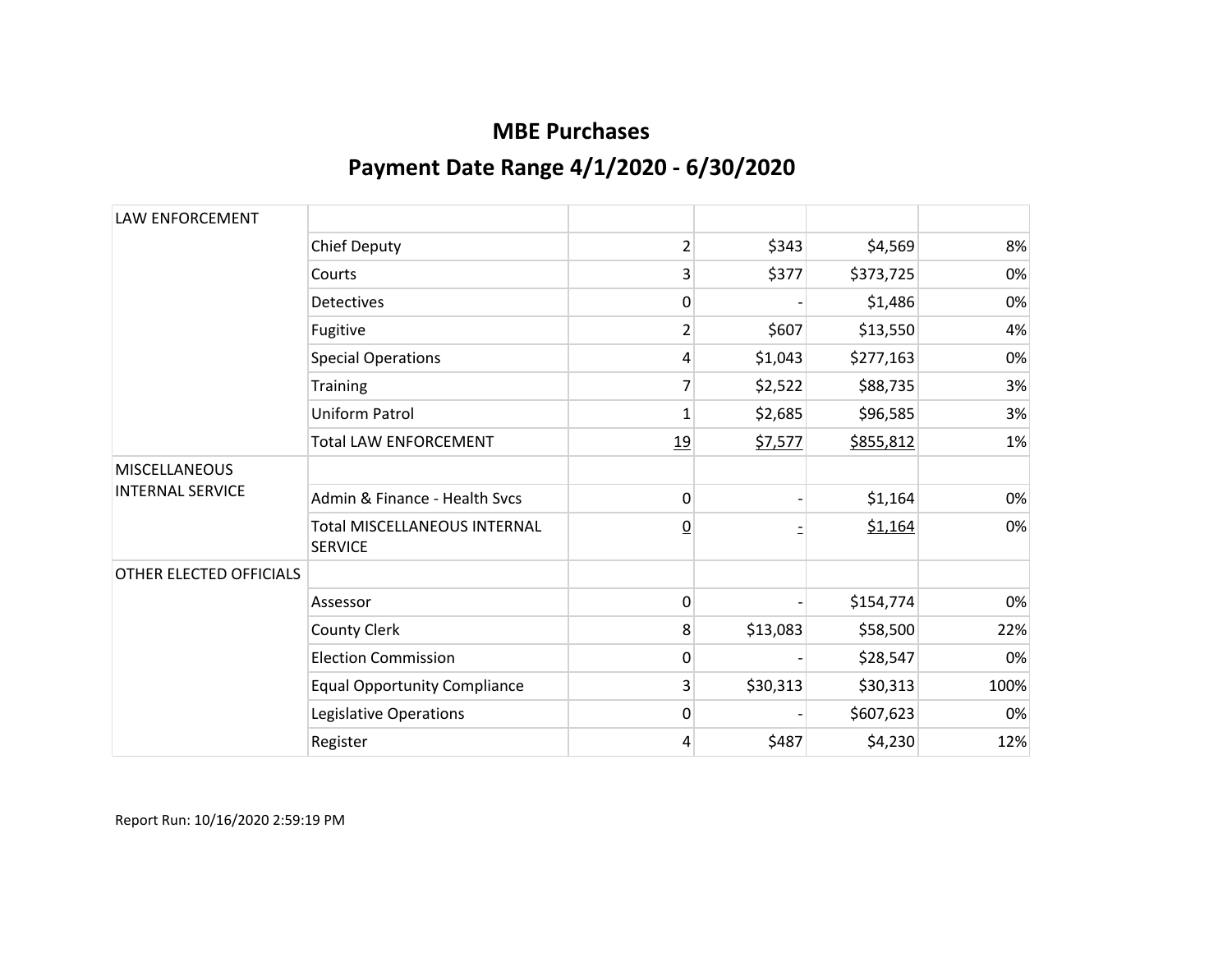| OTHER ELECTED OFFICIALS | Trustee                              | 0              |             | \$461,576   | 0%  |
|-------------------------|--------------------------------------|----------------|-------------|-------------|-----|
|                         | <b>Total OTHER ELECTED OFFICIALS</b> | 15             | \$43,883    | \$1,345,562 | 3%  |
| Other Offices           |                                      |                |             |             |     |
|                         | Director & Staff-Public Works        | 0              |             |             | 0%  |
|                         | Jail Programs                        | 0              |             | \$651,819   | 0%  |
|                         | Roads & Bridges                      | 2              | \$324,500   | \$2,238,722 | 14% |
|                         | <b>Support Services</b>              | 19             | \$1,493,694 |             | 0%  |
|                         | <b>Total Other Offices</b>           | 21             | \$1,818,194 | \$2,890,541 | 63% |
| <b>PLANNING &amp;</b>   |                                      |                |             |             |     |
| <b>DEVELOPMENT</b>      | Admin & Finance - Health Svcs        | 0              |             | \$269       | 0%  |
|                         | <b>Codes Enforcement</b>             | 4              | \$26,749    | \$199,729   | 13% |
|                         | Director - Planning & Developm       | 4              | \$5,248     | \$29,421    | 18% |
|                         | Housing                              | $\mathbf{1}$   | \$14,493    | \$64,809    | 22% |
|                         | <b>Regional Services</b>             | 0              |             | \$93,255    | 0%  |
|                         | <b>Resilience Department</b>         | 1              | \$8,389     | \$407,008   | 2%  |
|                         | Total PLANNING & DEVELOPMENT         | <u>10</u>      | \$54,878    | \$794,491   | 7%  |
| PRE-K                   |                                      |                |             |             |     |
|                         | Admin & Finance - Health Svcs        | 0              |             | \$125,000   | 0%  |
|                         | <b>Total PRE-K</b>                   | $\overline{0}$ |             | \$125,000   | 0%  |